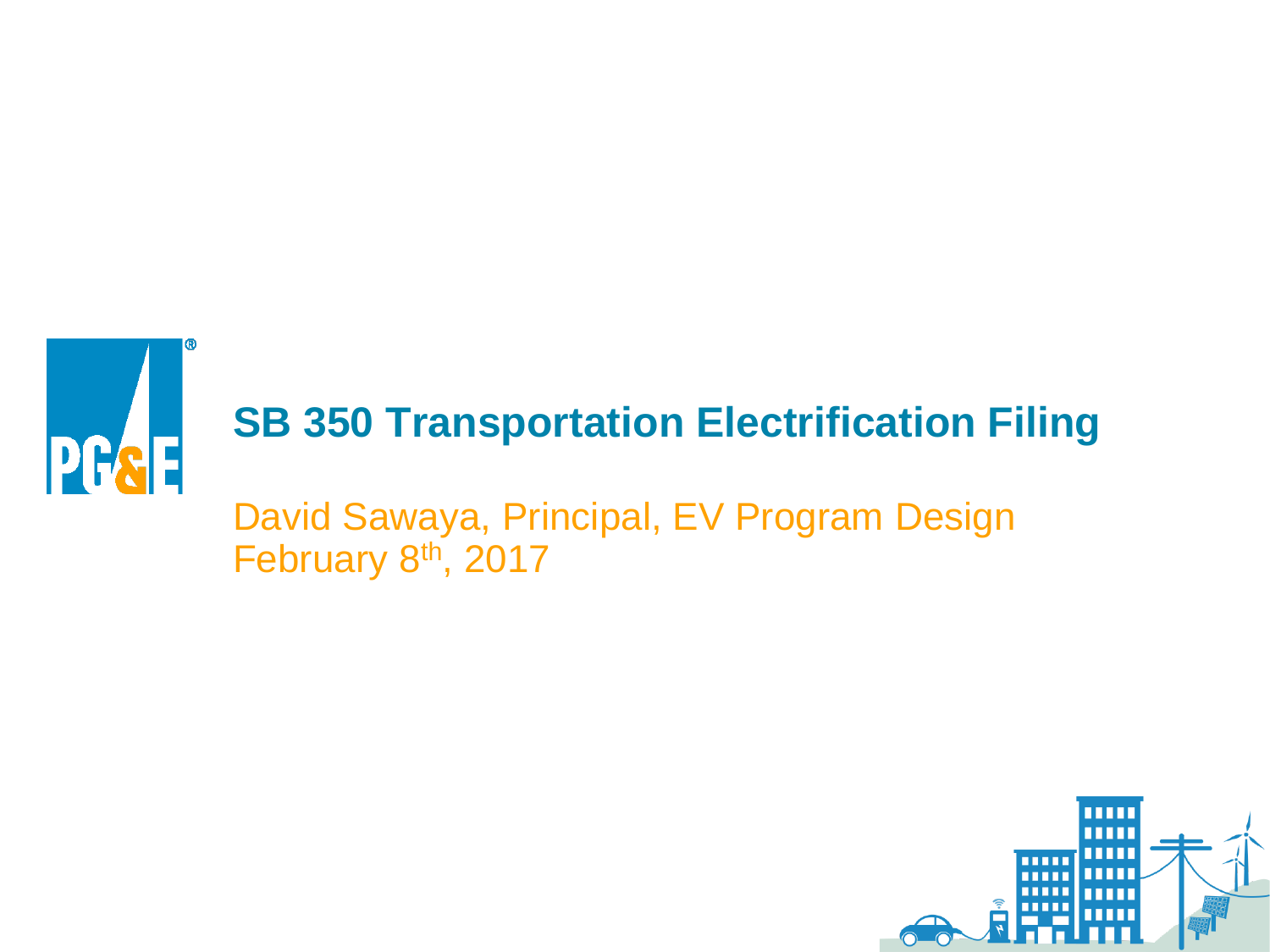

- Background
- PG&E's transportation electrification (TE) portfolio
- FleetReady program
- Fast Charge program
- Priority review projects
- Metrics, data tracking, and evaluation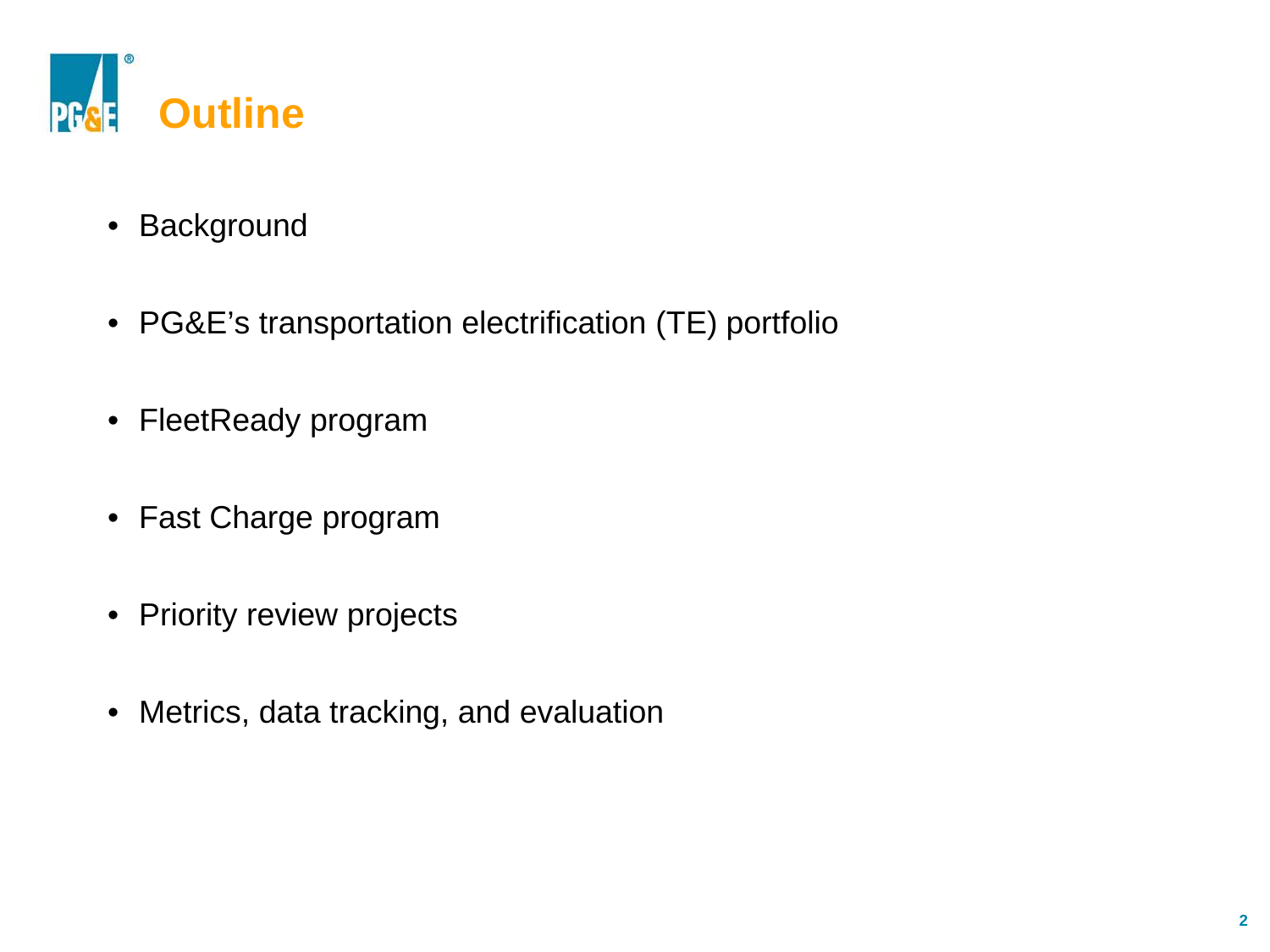**Guiding Principles for Transportation Electrification**



Ensure public, employee and contractor safety



Increase access to electricity as a transportation fuel



Enable TE market and support grid management using core utility capabilities



Support California climate, air quality and equity policies



Target commercially ready sectors that will spur technology diffusion



Leverage state, federal and private funding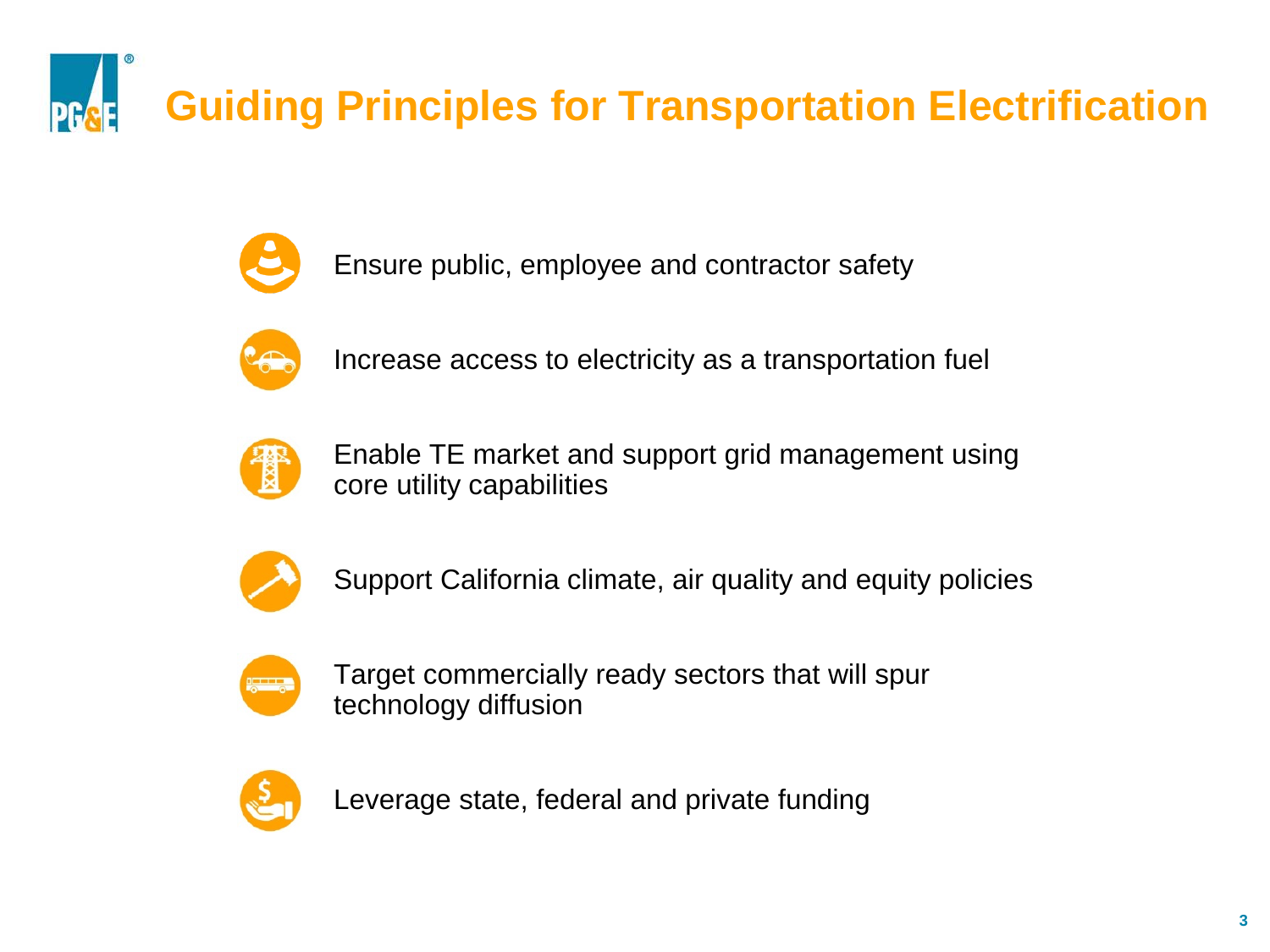#### **Transportation sectors offer varied emissions reduction benefits PG** e la



1Bubble size indicates annual electricity consumption (kWh)

**Source:** PG&E based on ICF, "aggressive adoption" scenario in ICF (2014), *California Transportation Electrification Assessment: Phase 1*.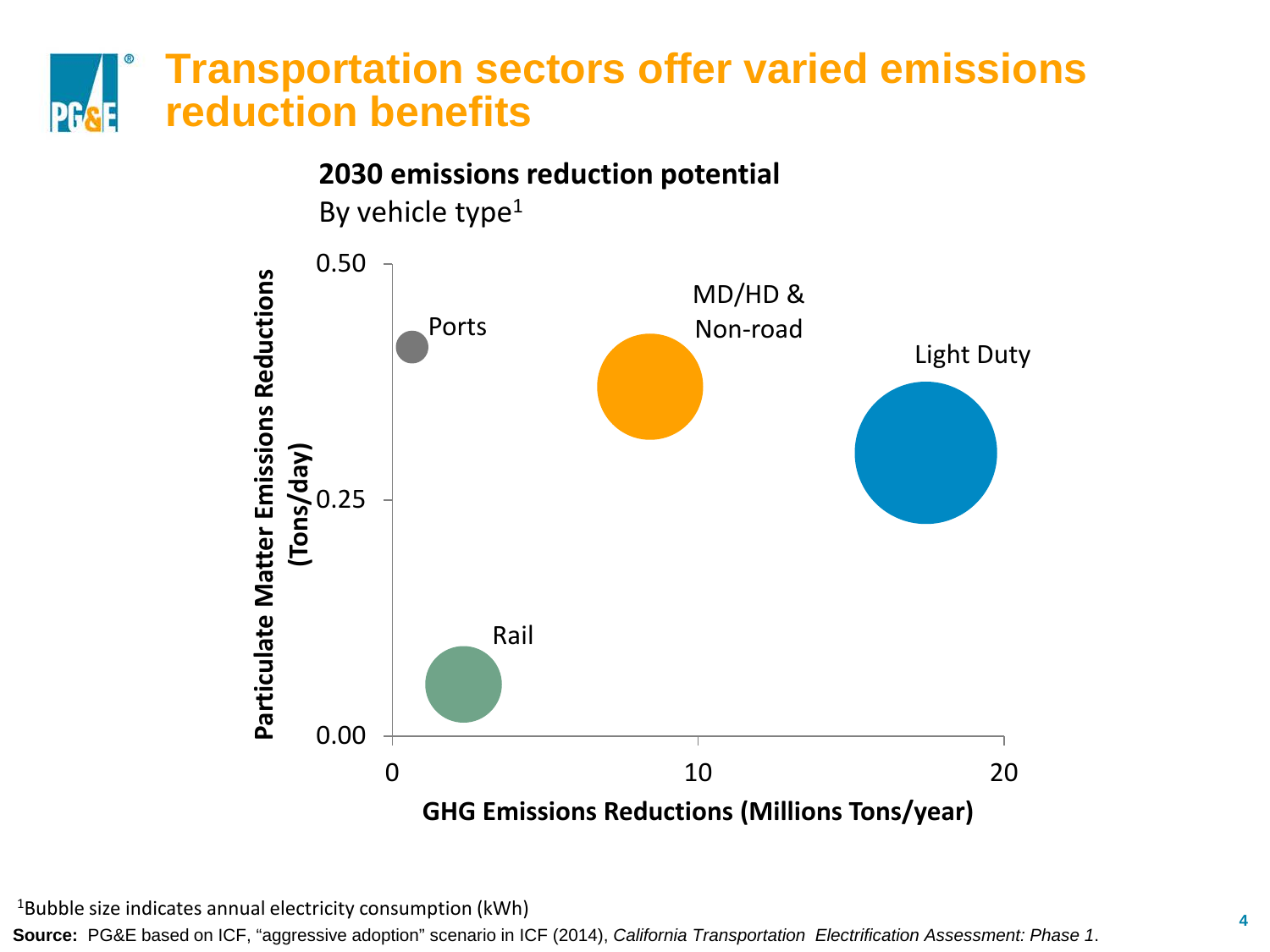

### **General Barriers to Widespread Transportation Electrification:**

- Vehicle availability, selection, and range
- Upfront vehicle costs
- Upfront costs of charging infrastructure
- Vehicle operating costs
- Access to charging
- Lack of awareness or understanding

**Utility tools are best suited to help address these barriers**

**Sources:** ICF International (2014), *California Transportation Electrification Assessment – Phase 1: Final Report* ICF International (2014), *California Transportation Electrification Assessment – Phase 3 – Part A: Commercial and Non-Road Grid Impacts – Final Report* CALSTART (2015), *Electric Truck & Bus Grid Integration: Opportunities, Challenges &*  CARB (2015), *Advanced Clean Transit*, https://www.arb.ca.gov/msprog/bus/workshoppresentation.pdf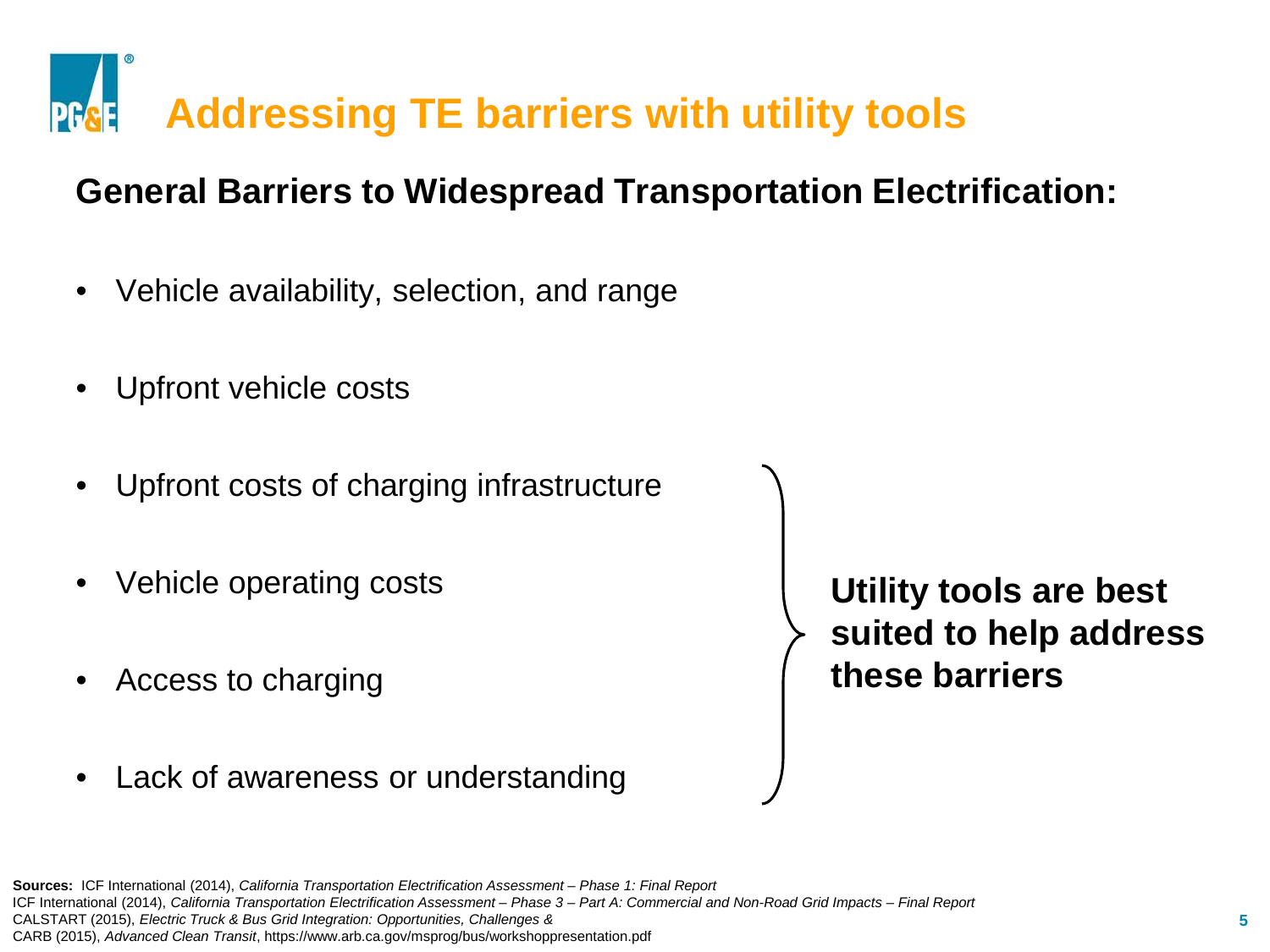### **PG&E's transportation electrification portfolio**

Initiatives in black will be included in PG&E's January SB350 Transportation Electrification (TE) application. Initiatives in blue are part of PG&E's portfolio that are complete, underway, or expected to occur in the future.

|                                 | <b>Light-duty</b>                                                                                                            | <b>Medium-/heavy-duty</b>                                               | Off-road                                                     |                    |
|---------------------------------|------------------------------------------------------------------------------------------------------------------------------|-------------------------------------------------------------------------|--------------------------------------------------------------|--------------------|
| R&D                             | <b>BMW i ChargeForward</b><br><b>EV submetering</b><br>DC fast charger siting tool<br>Open vehicle-grid integration platform | A-1 transit bus rate pilot                                              | <b>Vehicle on-site</b><br>grid support system                |                    |
|                                 | <b>Residential charger</b><br>information resource                                                                           | Medium-duty customer demonstration<br>School bus overgen. demonstration | Idle-reduction<br>customer demonstration                     | <b>Priority</b>    |
|                                 | Additional 1-year electrification projects via open RFP                                                                      |                                                                         |                                                              | review<br>projects |
| Infra-<br>structure             | <b>EV Infrastructure and Education</b><br>Program:                                                                           | "FleetReady" (non-light-duty make-ready) program                        |                                                              |                    |
|                                 | - Phase 1 (approved)<br>- Phase 2 (planned)                                                                                  | • Public transit<br>School buses                                        | · Idle-reduction (truck-stops,<br>truck refrigeration units) | <b>Standard</b>    |
|                                 | "Fast Charge" DCFC<br>make-ready program                                                                                     | • Delivery fleets<br>• Private shuttles<br>• Other                      | • Class 1 forklifts<br>• Port, rail and airport<br>equipment | review             |
| Product &<br><b>Rate Design</b> | <b>Residential EV rates</b><br><b>Clean Fuel Rebate (LCFS)</b>                                                               | PG&E 2017 GRC Phase II rate proposals                                   |                                                              | 6                  |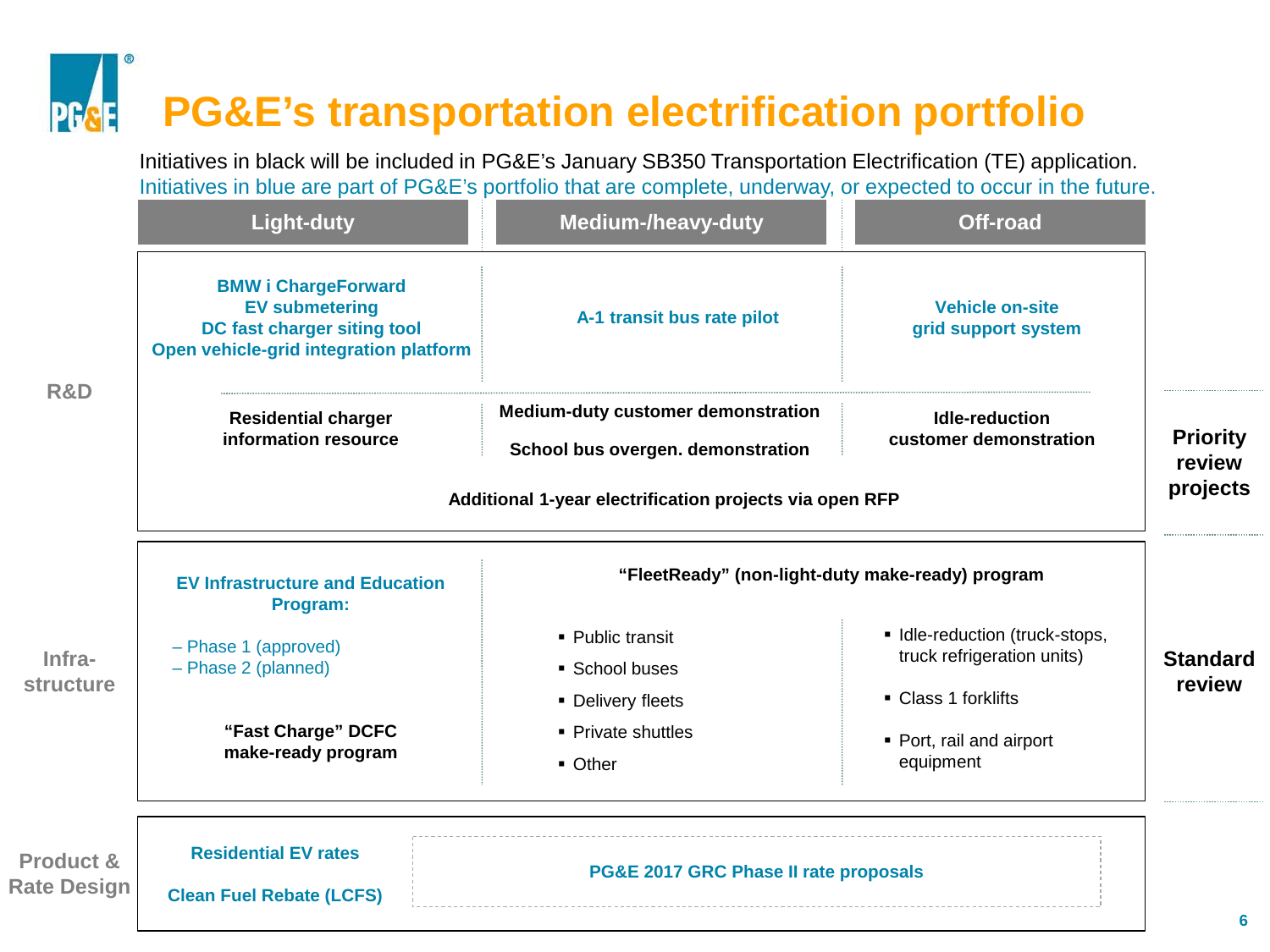# **SB 350 TE Application forecast budget**

#### **SB 350 Transportation Electrification application requests \$253M over five years for three initiatives: FleetReady, Fast Charge and Priority Review projects**

- Program costs to be recovered through EV Program Balancing Account
- Proposal requests that programs be subject to overall cost cap; infrastructure deployment and costs will be dependent on customer demand and unspent funds returned to customers



**Application budget request**

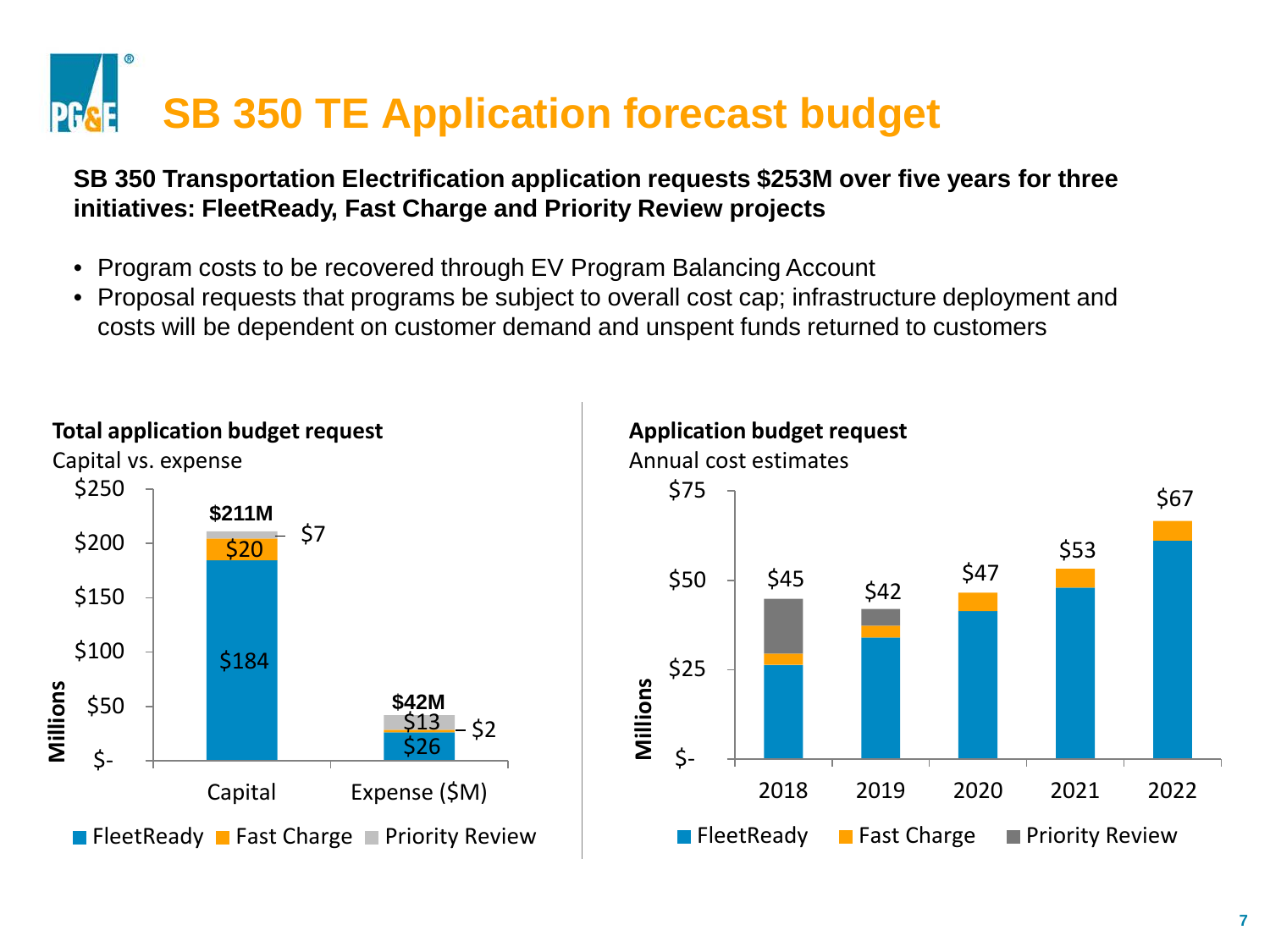# **PRSE FleetReady Program Overview**

- Make-ready infrastructure for non-light-duty fleets
- \$211 million; 5 years
- Program sized to meet forecasted adoption
- Installations occur following customer acquisition of EVs and chargers
- Additional incentives for disadvantaged communities, school and transit buses

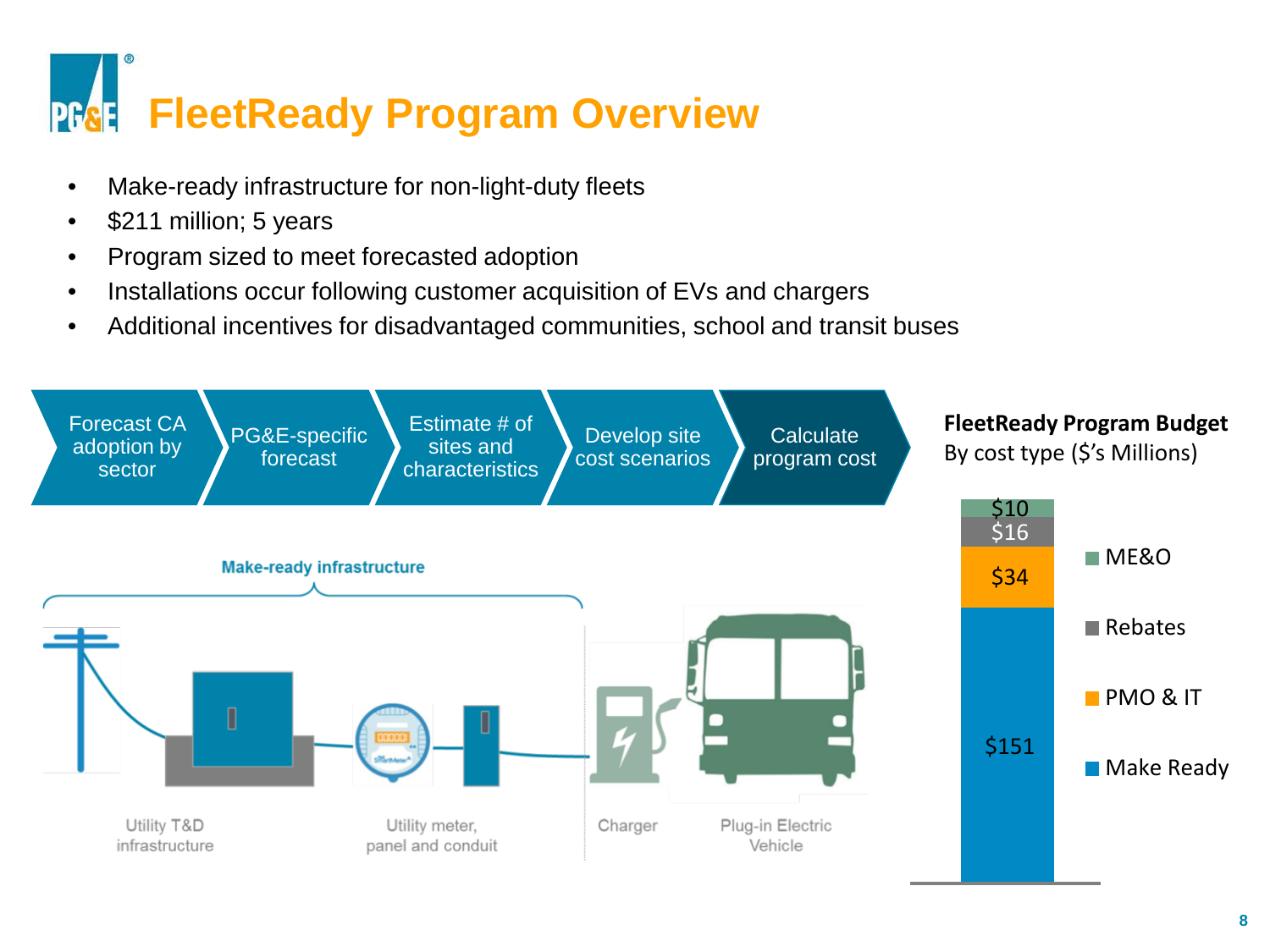# **PF&F** Fast Charge Program Overview

- Make-ready infrastructure for public DC fast charging
- **5** \$22 million; 5 years
- Program sized to fill potential gap, both corridor and urban charging locations
- Installations occur following customer acquisition of chargers; modeled with a variety of power levels
- Additional incentives for disadvantaged communities

#### **Known significant DCFC deployments expected in PG&E service area**

Compared to expected 2025 need

#### **Fast Charge Program Budget** By cost type (\$'s Millions)

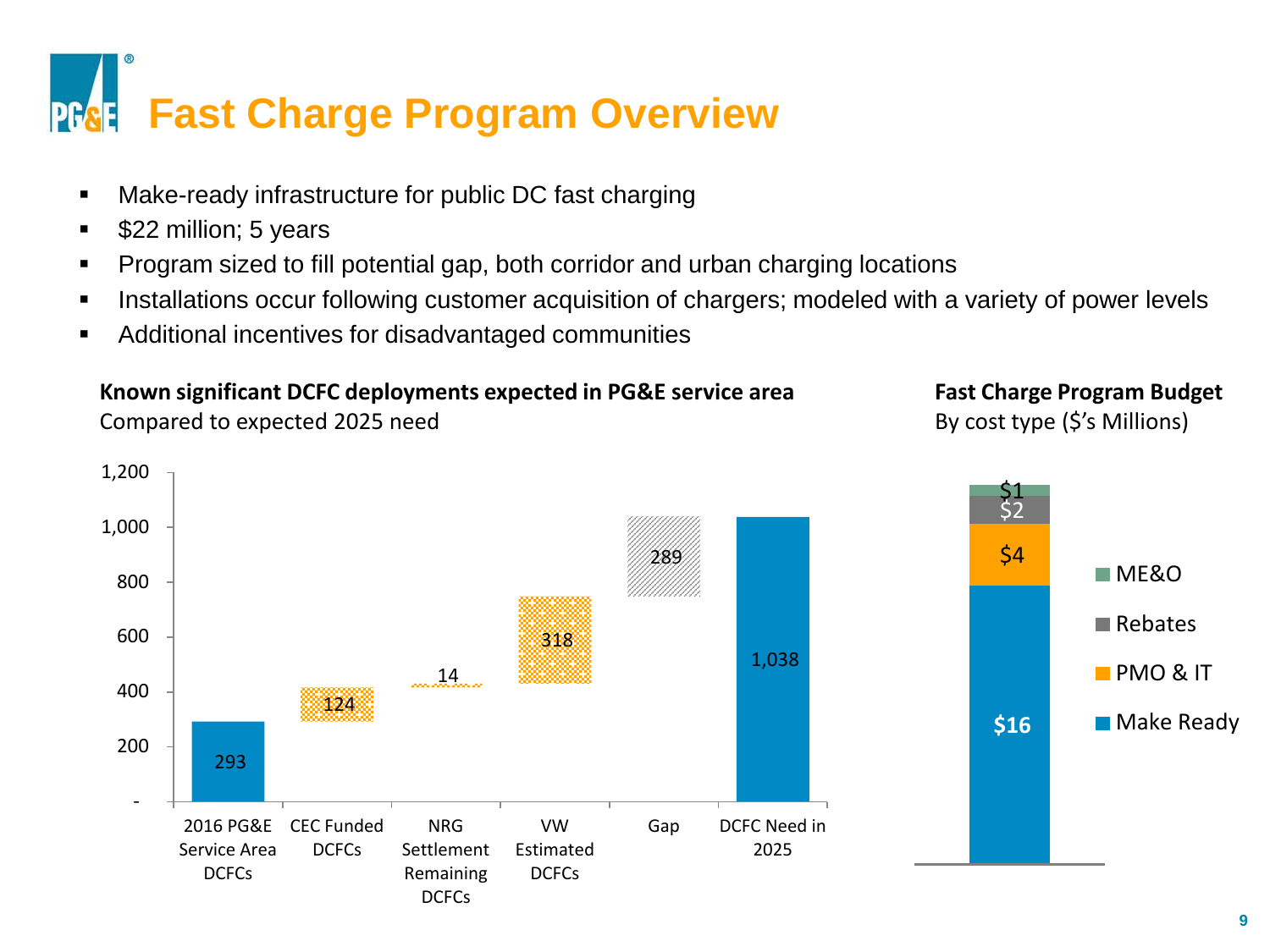# **Priority review projects and demonstrations**



#### **Project 1: MD/HD Fleet Customer Demonstration**

**Goal**: demonstrate lower total cost of ownership for customer fleet electrification with utility assistance

**Description**: Deploy make-ready infrastructure and charging management tools to minimize operating costs



#### **Project 2: Idle Reduction Customer Demonstration**

**Goal**: demonstrate economic viability for technology deployment with utility assistance

**Description**: Deploy make-ready infrastructure and charging management tools to minimize operating costs



#### **Project 3: School Bus Over-generation pilot**

**Goal**: test rate and incentive structures to target EV charging during periods of over-generation

**Description**: Leverage unique duty cycle of school bus fleet to charge vehicle mid-day for grid benefit



#### **Project 4: Home Charger Information Resource**

**Project 5: Open RFP**

**Goal**: simplify home charger purchase and installation process to lower barriers for new EV owners

**Description:** Develop online tool for homeowners to understand home charging needs and identify electrical contractors for charger installation



**Goal**: Identify additional projects for utility investment and encourage innovation and competition among 3rd parties

**Description**: Open, external request for proposals for 3<sup>rd</sup> party projects to fund